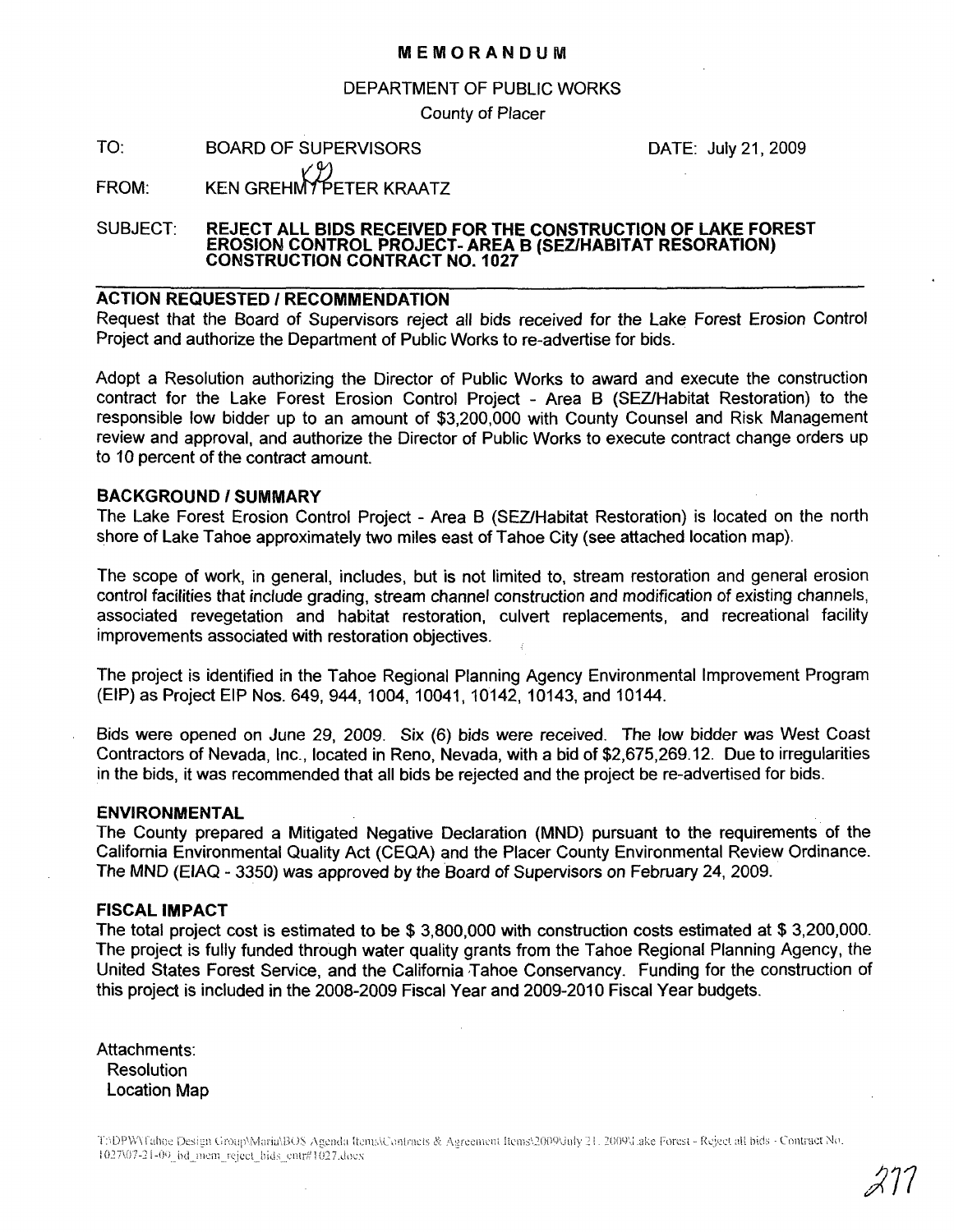# **Before the Board of Supervisors County of Placer, State of California**

In the matter of: A RESOLUTION AUTHORIZING THE DIRECTOR OF PUBLIC WORKS TO AWARD AND EXECUTE THE LAKE FOREST EROSION CONTROL PROJECT - AREA B (SEZlHABITAT RESTORATION) CONSTRUCTION CONTRACT UP TO AN AMOUNT OF \$3,200,000 AND AUTHORIZE THE DIRECTOR OF PUBLIC WORKS TO EXECUTE CONTRACT CHANGE ORDERS UP TO 10% OF THE CONTRACT AMOUNT.

| Resol. No: |  |
|------------|--|
|------------|--|

| Ord. No: |
|----------|
|----------|

First Reading: .

The following RESOLUTION was duly passed by the Board of Supervisors

of the County of Placer at a regular meeting held **with the County of Placer at a regular meeting held** 

by the following vote on roll call:

Ayes:

Noes:

Absent:

Signed and approved by me after its passage.

Attest: Clerk of said Board Chairman, Board of Supervisors

BE IT HEREBY RESOLVED by the Board of Supervisors of the County of Placer, State of California, that this Board reject all bids received for the Lake Forest Erosion Control Project and authorize the Department of Public Works to re-advertise for bids immediately and authorize the Director of Public Works to award and execute the construction contract for the Lake Forest Erosion Control Project - Area B (SEZlHabitat Restoration) Construction Contract up to an amount of \$3,200,000 and authorize the Director of Public Works to execute contract change orders up to 10 percent of the contract amount.